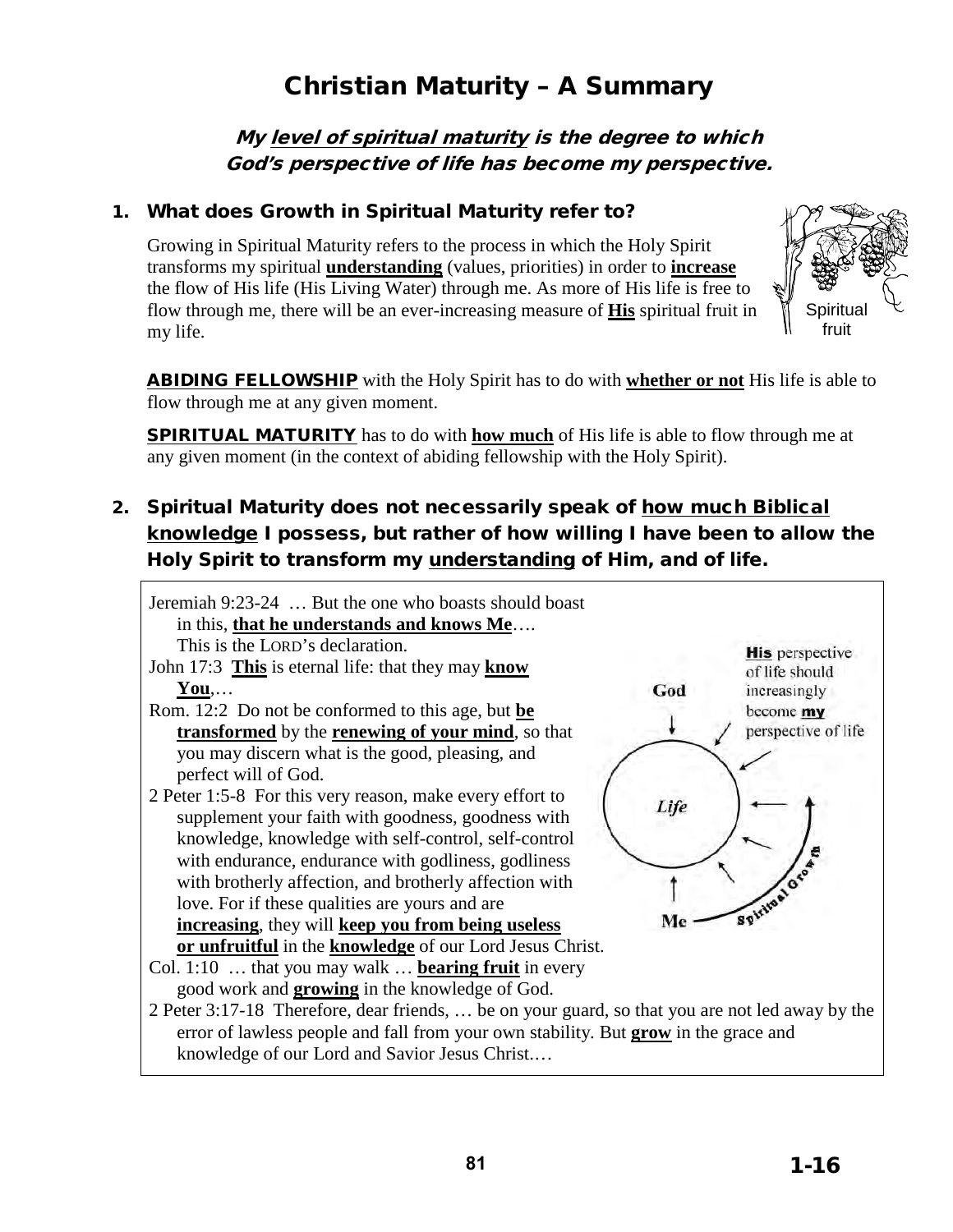# 3. I can limit the flow of His life through me by focusing on my perceived personal capabilities or limitations.

My natural tendency is to limit God according to my personal understanding of Him and how He acts. As He trains me, He will speak to me about different areas of my understanding that are restricting the free flow of His life in and through me. I need to continually maintain the attitude of a disciple (an apprentice learner), a child (eager to listen and believe), so as to minimize the time that the Holy Spirit has to expend teaching me in any given area of understanding. I need to consciously allow Him access to any area of my life, aware that He will never make any changes except what is in my eternal best interest.

Look at how we limit the Lord by only remembering what we have allowed Him to do for us in the *past. We say, "I always failed there, and I always will." Consequently, we don't ask for what we want. Instead, we think, "It is ridiculous to ask God to do this." If it is an impossibility, it is the very thing for which we have to ask.* (Taken from My Utmost for His Highest by Oswald Chambers – Feb. 29 (c) l935 by Dodd Mead & Co., renewed (c) 1963 by the Oswald Chambers Publications Assn., Ltd., and is used by permission of Discovery House Publishers, Box 3566, Grand Rapids MI 4950l. All rights reserved.)

## **As I grow spiritually, my focus will shift from my capabilities to His capabilities. CAUTION: It is an unyielding "strength to resist" that hinders God, not weakness.**

2 Cor. 12:9-10 (*Jesus told Paul*) "My grace is sufficient for you, for power is perfected **in weakness**." Therefore, I will most gladly boast all the more about my weaknesses, so that Christ's power may reside in me.… For when I am **weak**, then I am strong.

# *To honestly recognize my own capabilities is okay, but to limit God's power to my perceived personal capabilities is an insult to Him.*

# 4. Spiritual growth (learning process) should continue until I move on to heaven.



A trap that awaits me as I grow is the illusion that I will somehow arrive at a spiritual plateau after which spiritual growth will continue with minimal discomfort. God wants to exercise my faith and increase my understanding of how He thinks and acts, in order for me to increasingly think **like Him**, and to bear more eternal fruit. Even though every step of faith involves a "perceived" risk, I can rest in the assurance that I am **never** out of God's sovereign oversight and care, and He will **never** allow me to suffer beyond His sufficient provision of grace to sustain me. The process will continue until I leave this earth and step into God's presence. Growing believers find that their life is a constant warfare. There are no plateaus, just "rest stops." Be aware of a tendency to be complacent and satisfied with your level of spiritual growth. We resist change.

- Romans 5:3-5 … but we also rejoice in our afflictions, because we know that affliction produces **endurance**, endurance produces proven **character**, and proven character produces **hope**. This hope will not disappoint us, because God's love has been poured out in our hearts through the Holy Spirit who was given to us.
- 1 Cor. 10:13 No temptation has overtaken you except what is common to humanity. God is faithful, and **He will not allow** you to be tempted beyond what you are able, but with the temptation **He will also provide** a way of escape so that you are able to bear it.
- James 1:2-4 Consider it a great joy, my brothers, whenever you experience various trials, knowing that the testing of your faith produces endurance. **But** endurance must do its complete work, so that you may be **mature** and **complete**, lacking nothing.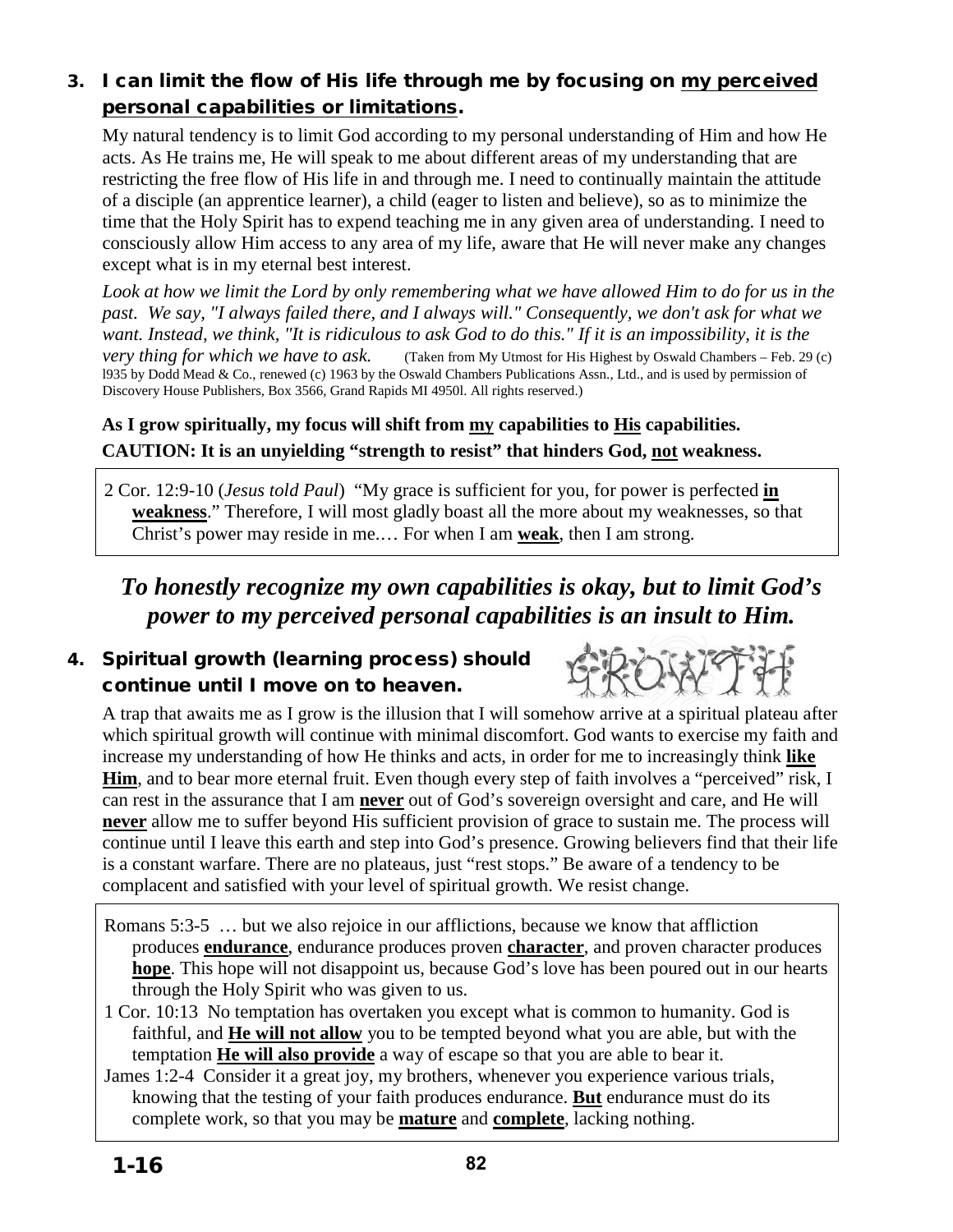## 5. Biblical illustrations of the maturing process:

## a. Rivers of Living Water: **A trickle** becomes a **stream**, which becomes a **river**.

John 7:38-39 (*Jesus said*) "The one who believes in Me, as the Scripture has said, will have **streams** of living water flow from deep within him." He said this about **the Spirit**.… (See also John 4:14)

As I live in abiding fellowship with the Holy Spirit His "Living Water" is **free to flow** through my life. The **volume** of His Living Water that is able to flow depends on my spiritual maturity.

#### b. A Branch on a Vine: **A twig becomes a branch. Obviously, as the branch grows (matures), more fruit can be produced through it.**

John 15:1-2, 8, 16 (*Jesus said*) "I am the true vine, and My Father is the vineyard keeper. … and He prunes every branch that produces fruit so that it will produce **more** fruit. My Father is glorified by this: that you produce **much** fruit and prove to be My disciples. You did not choose Me, but I chose you. I appointed you that you should go out and **produce fruit** and that your fruit should remain,…" Spiritual fruit

Romans 7:4 (*Paul wrote*) … you also were put to death in relation to the law through the crucified body of the Messiah, so that you may belong to another—to Him who was raised from the dead—**that we may bear fruit for God**.

c. The Growth / Maturing Process:An **infant** (**baby, child**) becomes an **adolescent**, who becomes an **adult**.

#### **Characteristics of an infant / baby:** (1) **hungry**, (2) **dependent on others**, (3) **self-centered**.

**Stages of growth:** The immature Christian tends to focus on **self** needs, then as they grow, the needs of **others** become the focus, and as they mature, **God Himself** becomes the main focus.

Psalm 73:25 *Whom have I in heaven but You? And besides You, I desire nothing on earth.* 

## $\triangleright$  Infants / Babies / Children:

- 1 Cor. 13:11 (*Paul writes*) When I was a **child**, I **spoke** like a child, I **thought** like a child, I **reasoned** like a child.…
- 1 Peter 2:2 Like newborn **infants**, desire the pure spiritual **milk**, so that you may **grow** by it for your salvation,…
- 1 John 2:12-14 I am writing to you, little **children**, because your **sins have been forgiven** because of Jesus' name.… I have written to you, **children**, because you have come to know the Father.
- 1 Thess. 2:7 Although we could have been a burden as Christ's apostles, instead we were gentle among you, as a nursing mother nurtures her own **children**.
- 1 Cor. 3:1-3 Brothers, I was not able to speak to you as spiritual people but as **people of the flesh**, as **babies** in Christ. I gave you **milk** to drink, not solid food, because you were **not yet ready** for it. In fact, you are still not ready, because you are still **fleshly**.…
- Heb. 5:12-13 Although by this time you ought to be teachers, you need someone to teach you the basic principles of God's revelation again. You need **milk**, not solid food. Now everyone who lives on **milk** is **inexperienced** with the message about righteousness, because he is an **infant**.
- 1 Cor. 14:20 Brothers, **don't be childish** in your thinking, but **be infants** in regard to evil and adult in your thinking.